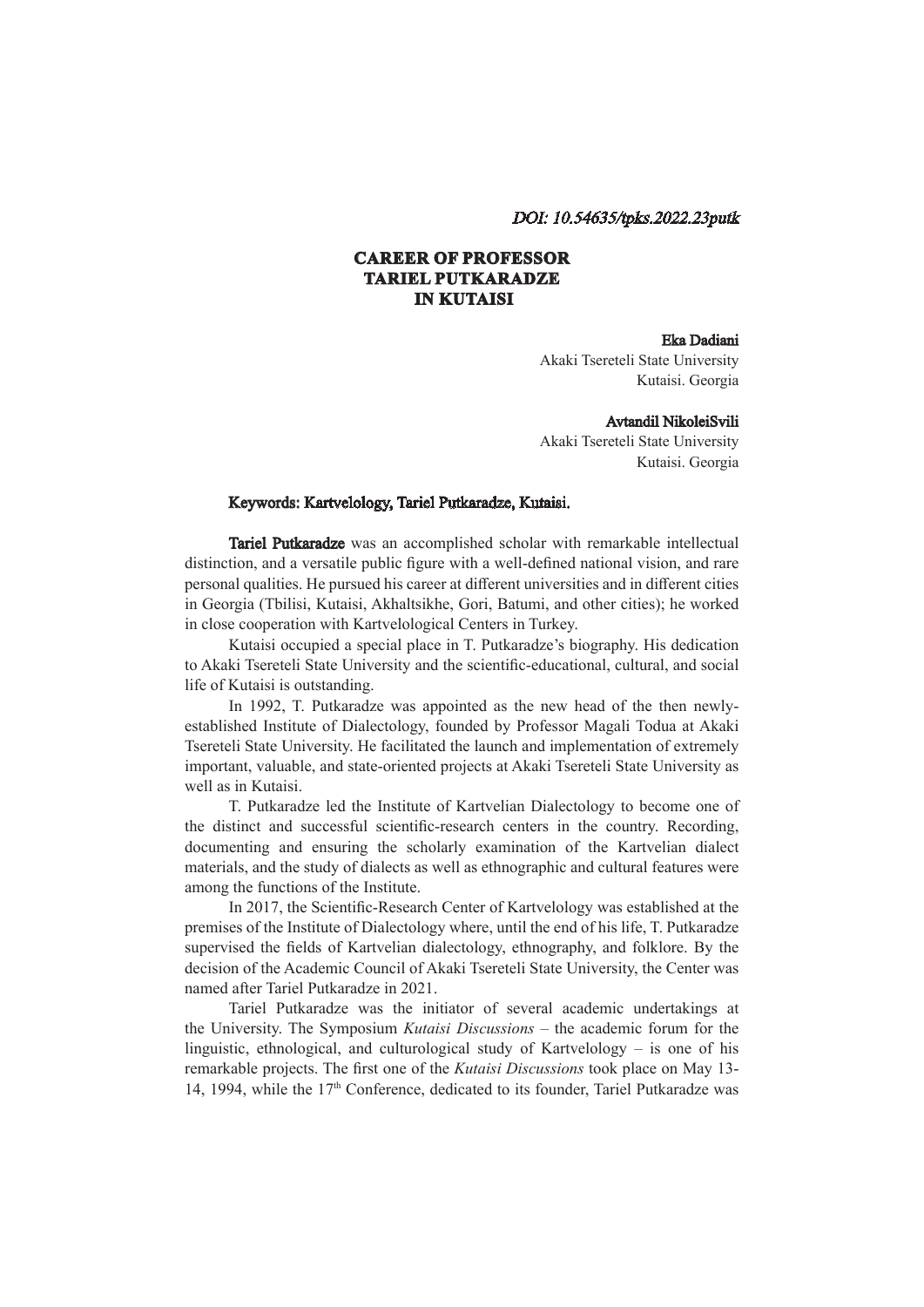held on May 14-15, 2021. International academic forums organized by the Institute of Dialectology were of utmost importance for both Kartvelology and Kutaisi.

Under the initiative of T. Putkaradze, the Institute of Kartvelian Dialectology established the *Kartvelian Heritage*, the academic journal that publishes the materials presented at *Kutaisi Discussions*, the peer-reviewed Kartvelological papers, and dialect texts, newly-recorded by the Institute of Dialectology (currently, the Center of Kartvelology). The very first issue of the journal with Tariel Putkaradze as its editorin-chief was published in 1997, while its  $25<sup>th</sup>$  issue was dedicated to him.

The organization of dialectological fieldwork and expeditions for students of Akaki Tsereteli State University is linked with the name of T. Putkaradze. On his initiative, since 1996, fieldwork and expeditions have been carried out in different regions of Georgia (such as Adjara, Samtskhe-Javakheti, Svaneti, Samegrelo, Khevsureti, Lechkhumi, and Imereti), while starting from 2006, they have also covered the historical territory of Georgia, namely, Tao-Klarjeti. The above-mentioned expeditions are important for the survival of endangered dialects and the ethnographic situation that have been preserved up to the present day in the historical regions of Georgia. Besides, they offer the best way of expanding and enriching the relations with the Georgians living in Turkey.

The outcomes of student fieldwork and expeditions have undergone regular discussions during Student Academic Conferences, traditionally organized by the Center of Kartvelology.

T. Putkaradze laid the basis for launching an important scholarly project, the nationwide academic conference for MA and Ph.D. students in the field of Kartvelian linguistics, regularly held since 2007.

In 2001, T. Putkaradze established the Scientific-Educational Center *Georgian Language and Literature Beyond Borders* as part of the Institute of Kartvelian Dialectology.

T. Putkaradze's career in higher education at Akaki Tsereteli State University is remarkable. He was employed first as an invited lecturer (starting from 1992) and later, as Professor (since 2006) by the Department of Georgian Language at the Faculty of Humanities. T. Putkaradze developed and supervised MA and Ph.D. programs in Kartvelian linguistics. He taught phonetics, grammar, dialectology, Kartvelology, and other courses at different levels of higher education. He was loved and respected among his students for his friendship and advice.

In 1998, while working at Akaki Tsereteli State University, T. Putkaradze defended his Doctoral dissertation at the Arnold Chikobava Institute of Linguistics. From 2001 onward, he supervised many of the young researchers who defended their Ph.D. theses at Akaki Tsereteli State University, among them E. Dadiani, M. Mikautadze, L. Khachapuridze, L. Avaliani, G. Kamushadze, S. Tkeshelashvili, M. Labadze, Kh. Babunashvili, M. Tedoradze, K. Gurchiani).

T. Putkaradze was the real mastermind behind various academic, cultural, and public activities at Akaki Tsereteli State University and those carried out in Kutaisi. He participated in different events, delivered public lectures, organized gatherings,